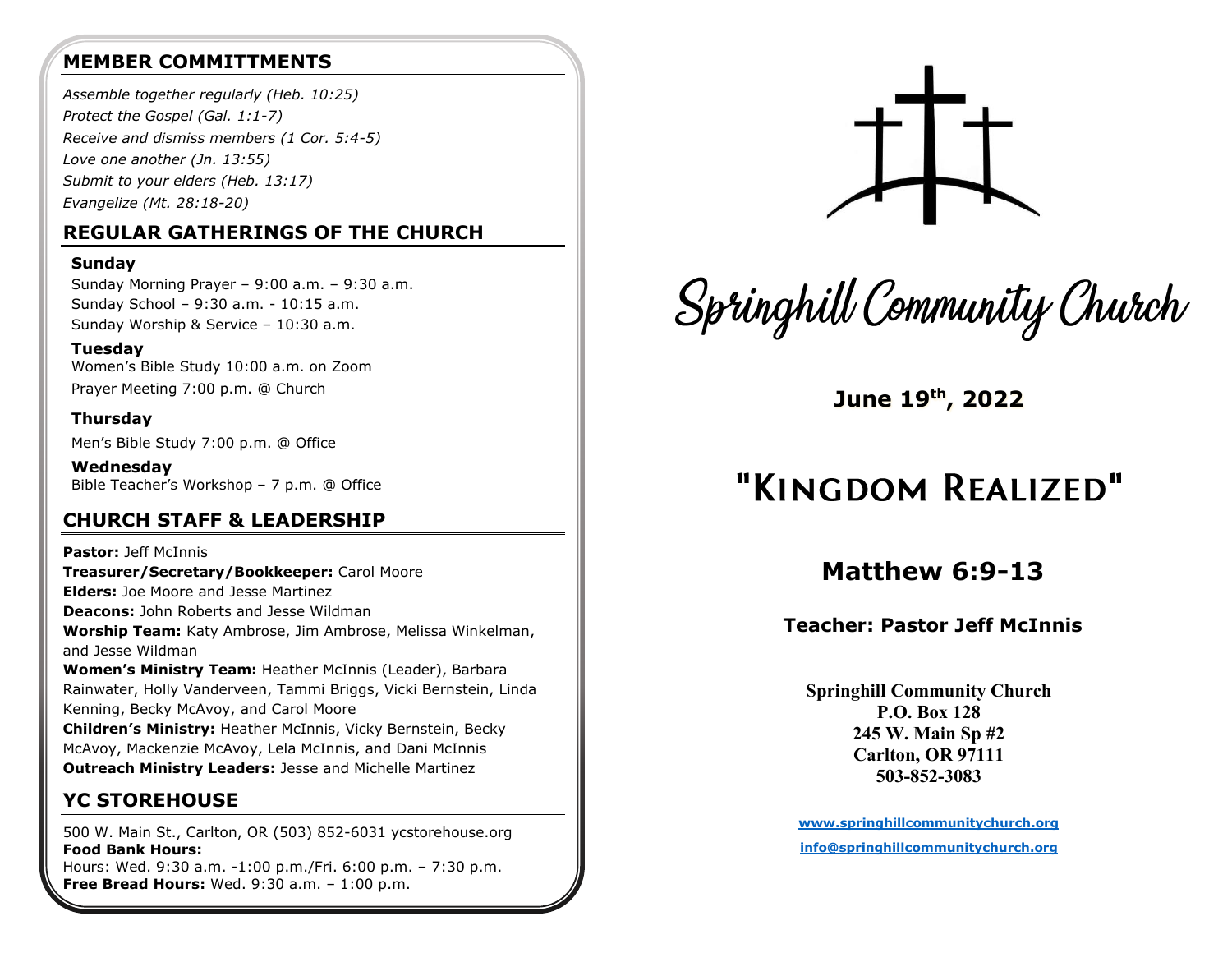### **ORDER OF CORPORATE WORSHIP**

Welcome

Announcements

Preparatory moment of silence

Confession – *Word Made Flesh*

Scriptural Call to Worship *– John 1:14*

### Congregational Singing

*Worship in Song: How Great Is Our God*

*Worship in Song : Great I Am*

Scriptural Assurance of Pardon *– Joel 2:32*

### Congregational Singing

*Worship in Song: Blessed Be Your Nam e*

*Worship in Song: Blessed Assurance*

*Worship in Song: Let Your Kingdom Come*

*Worship in Song: Seek Ye First*

Sermon *– "Kingdom Realized" Matthew 6:9 -13*

Reflective Moment of Silence

Lord's Supper

### Congregational Singing

*Closing Song: Doxology*

Benediction *– Romans 11:36*

### **Peacemakers Covenant**

1. We promise to assume the best about each other and give each other the benefit of the doubt in the Lord (2 Thess. 3:15).

2. We promise to get all the facts and assume there's a simple misunderstanding before we draw any negative conclusions (Prov. 18:13, 17; 1 Cor. 4:5).

3. We promise to forgive the offenses of our fellow Christians instead of repeating complaints against them to God or others (Eph. 4:32; Col. 3:13).

4. We promise to allow Christ to examine our own heart for sin before we accuse another of sin —especially when we're over reacting to their faults (Prov. 21:2; Matt. 7:3 -5).

5. We promise to follow the steps of conflict resolution commanded by Jesus whenever we have an offense against another that simple forgiveness can't resolve (Matt. 18:15 -20).

6. We promise to not take up the hurts or offenses of people we love, but will work with them to settle their disputes directly with whoever has offended them (Matt. 18:15 -20)

7. We promise to confront misconduct in a humble, gentle way rather than ignoring the problem or harshly judging the offender (Gal. 6:1 -2; Prov. 15:1; 27:5 -6).

8. We promise to safeguard the reputation of our fellow believers by refusing to speak evil of them behind their backs, and by refusing to listen to evil reports spoken about them behind their backs. (Prov. 17:9; 18:8; 20:19; Eph. 4:29 -31).

9. We promise to honor and remain in fellowship with our fellow believers even when we disagree over matters of personal preferences, opinions, tastes, or convictions. (Rom. 14:1 -15:7).

10. We promise to honor our own conscience, to make sure our convictions are truly biblical, and to respect the differing convictions of others in disputed matters (Rom. 14:1 -15:7)

11. And we promise, whenever we violate any of these commitments to each other, to confess it and repent of it as soon as possible and to work with those we've hurt to make things right again (Prov. 28:13; 1 John 1:9; Matt. 5:23 -24)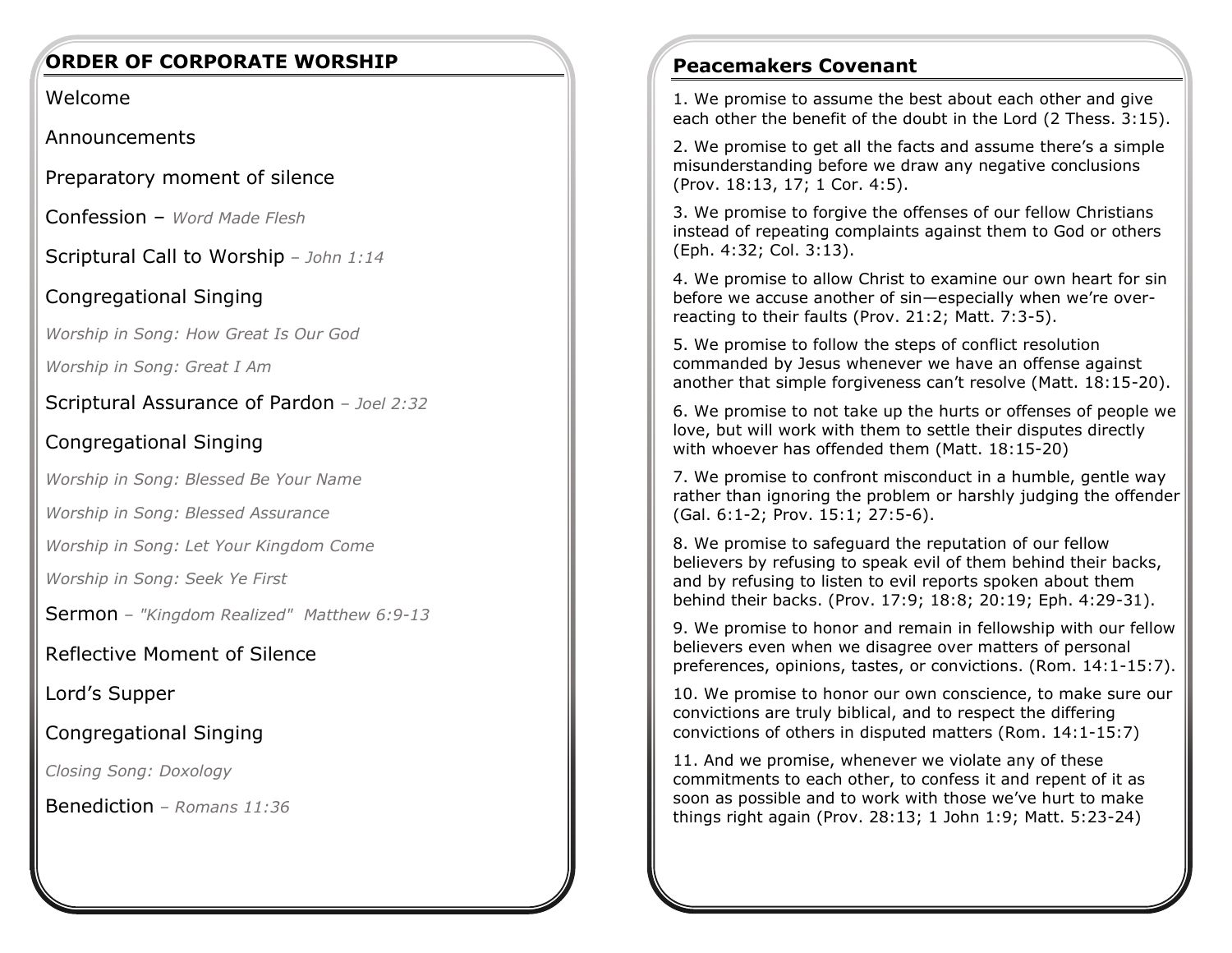### **UPCOMING SERMONS**

- $\geqslant$  6/19 Matthew 6:9-13
- $\ge$  6/26 Acts 1:1-11
- ➢ 7/3 Acts 1:12-26

### **MISSIONS**

**Please pray for the health, safety and needs for the following missions that we support:**

- ➢ Compassion International
- ➢ Portland Fellowship
- ➢ Vine Medical
- ➢ CS Lewis Academy
- ➢ Ben and Mary Grimm in Papua New Guinea
- ➢ Yamhill Carlton Storehouse

### **PRAYER WARRIORS**

*Prayer Warriors – if you would like to be added to the prayer warrior list, please email Tammi Briggs with subject heading Prayer Warrior List at [springhillchurchprayer@gmail.com](mailto:springhillchurchprayer@gmail.com)*

### **RESPONDING TO GOD'S WORD**

#### On The Lord's Day:

After the word was taught let the preacher know specifically how the message encouraged or challenged you.

Ask each other the following questions: What was the sermon about? How did God speak to you personally? How does your life need to change as a result?

Thank God for what he taught you from his word.

Ask God to help you live out what you learned.

Ask God to work in the hearts of all who heard his word.

### **9 MARKS OF A HEALTHY CHURCH**

#### *Expositional Preaching*

*Does the pastor preach God's Word, or his own ideas? Does he allow Scripture to set his preaching agenda, or does he pick topics by some other criteria? (2 Tim. 2:15, 4:2-12)*

### *Biblical Theology*

*Does the church openly confess key biblical doctrines? Do the leaders consistently teach sound doctrine? (Tit. 1:9-11)*

### *Biblical Understanding of the Gospel*

*Does the church clearly proclaim the good news about what Jesus Christ accomplished for sinners in his death and resurrection? Consistently? (1 Cor. 15:1-4)*

### *Biblical Understanding of Conversion*

*Does the church teach that people must be born again in order to enter the kingdom of God (John 3:1-8)? Does the church teach that in order to become a Christian, a person must repent of sin and trust in Christ, both of which are ultimately gifts of God? (Acts 11:18, 20:21)*

### *Biblical Understanding of Evangelism*

*Does the church preach the gospel to non-Christians and encourage its members to do the same? Does it understand that it's our responsibility to preach the message of salvation, yet God is the only one who can do the saving? (Matt. 28:18-20; Eph. 2:1-10)*

### *Biblical Church Membership*

*Does the church take membership seriously by seeking to ensure that its members faithfully attend? Does it encourage members to fulfill the biblical "one-anothers" with each other? (Heb. 10:24-25; Eph. 4:11-29)*

### *Biblical Church Discipline*

*Does the church lovingly, patiently practice church discipline? (Matt. 18:15-17; 1 Cor. 5:1-13)*

### *Biblical Discipleship and Growth*

*Does the church expect and equip its members to grow spiritually (2 Pet. 1:3-11)? Does the church encourage its members to disciple one another (Rom. 15:14)? Growing as a Christian should be normal, not exceptional.*

### *Biblical Church Leadership*

*Is the church led by godly, qualified men? Does the church look to Scripture to determine its leadership structure? (1 Tim. 3:1-7; Tit.1:5- 11)*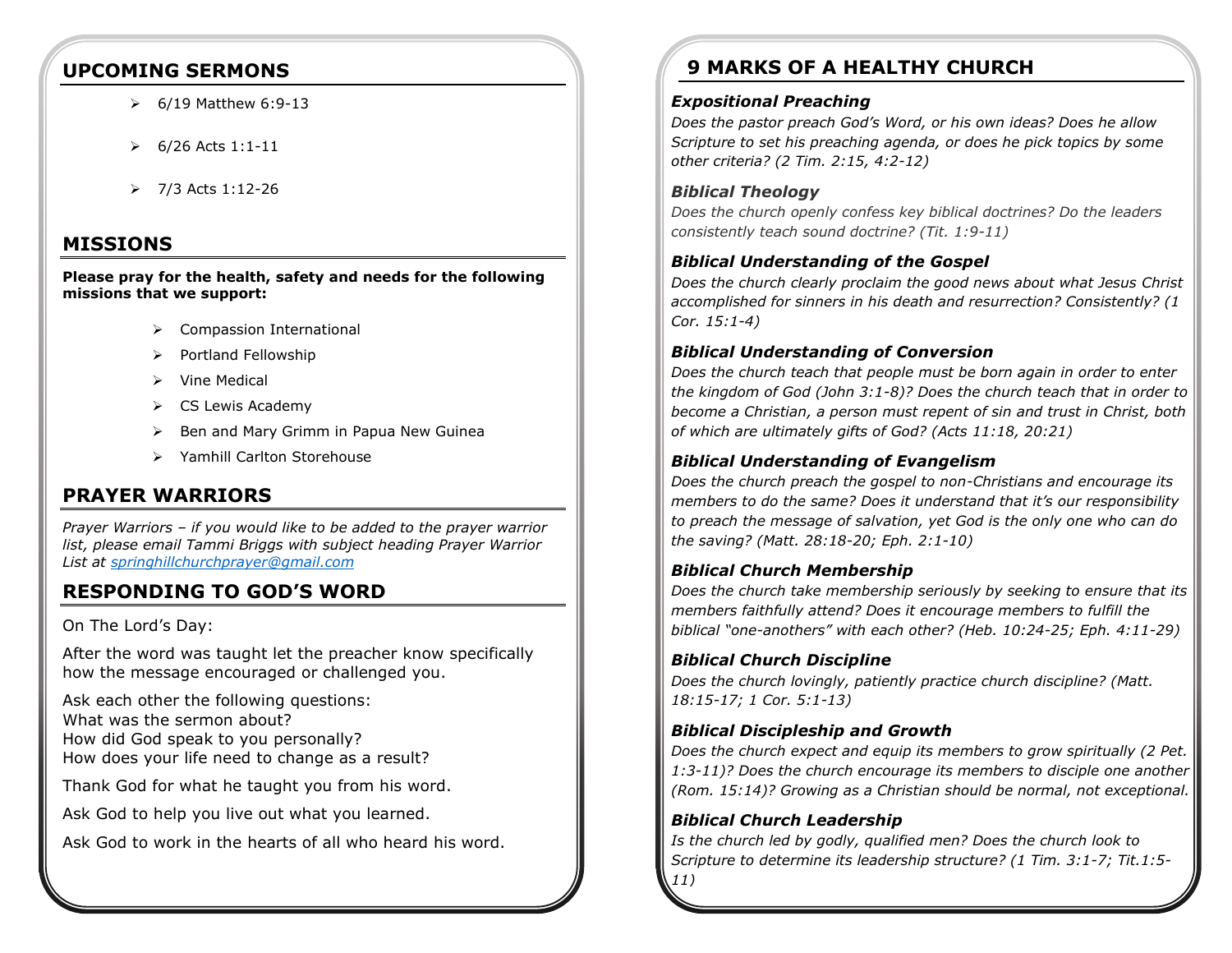# $\mathcal{H}\mathcal{H}$ *to the gathering of Springhill Church!*

*We are here to ascribe glory and worship the triune God who has uniquely revealed Himself to us in a saving way in the life death and resurrection of Christ Jesus through His word and by His grace. If you are visiting us today, we welcome you whole heartedly. Please don't hesitate to ask any questions you might have of one of the elders.*

*We believe the universal church finds expression in local churches, wherein believers agree together to sustain and celebrate the teaching of God's Word, to share in the Lord's supper, to build each other up in love, to hold each other accountable through biblical discipline, and to proclaim the gospel in our community.*

### **ANNOUNCEMENTS**

**First Aid/CPR** – anyone interested in signing up for training to get certified please sign up on the list out in foyer. Training will be at Yamhill Fire Department. Date: TBA. See Joe Moore for questions.

**Tuesday Night Prayer** – 7 p.m. @ the church

**Men's Bible Study** – Thursdays 7 p.m. @ church office. Please contact John Roberts or Jesse Wildman, if you have any questions.

**Marks of a Healthy Church** – 15 week seminar. Begins Sept.  $11<sup>th</sup>$ , 12:30 p.m. - 1:45 p.m.

**Women's Retreat - "Fall in Love with Jesus" Oct. 7th - 9th at** Camp Wi-Ne-Ma (located between Neskowin and Pacific City). Guest Speaker Angelene Garlinghouse. Cost: \$164 (cost includes room and 5 meals). Deposit of \$82 is due by August 31<sup>st</sup>. Sign up Sheet in foyer.

**Weekly Tithe and Offering**: Weekly Budget goal: \$3,250.00. Last Week's Tithe and Offering: \$1,877.51.

*Note: Please no talking during the service and please silence your cell phones during the service. We ask that no food or drink be consumed during our worship time. This will help keep the facility clean and remove unintended distractions from our worship time. Due to Covid restrictions, tithe and offering can be placed in tithing box by door, or mail to PO Box 128, Carton, OR, or may be made online [http://springhillcommunitychurch.org/give.html.](http://springhillcommunitychurch.org/give.html)*

### **NOTES**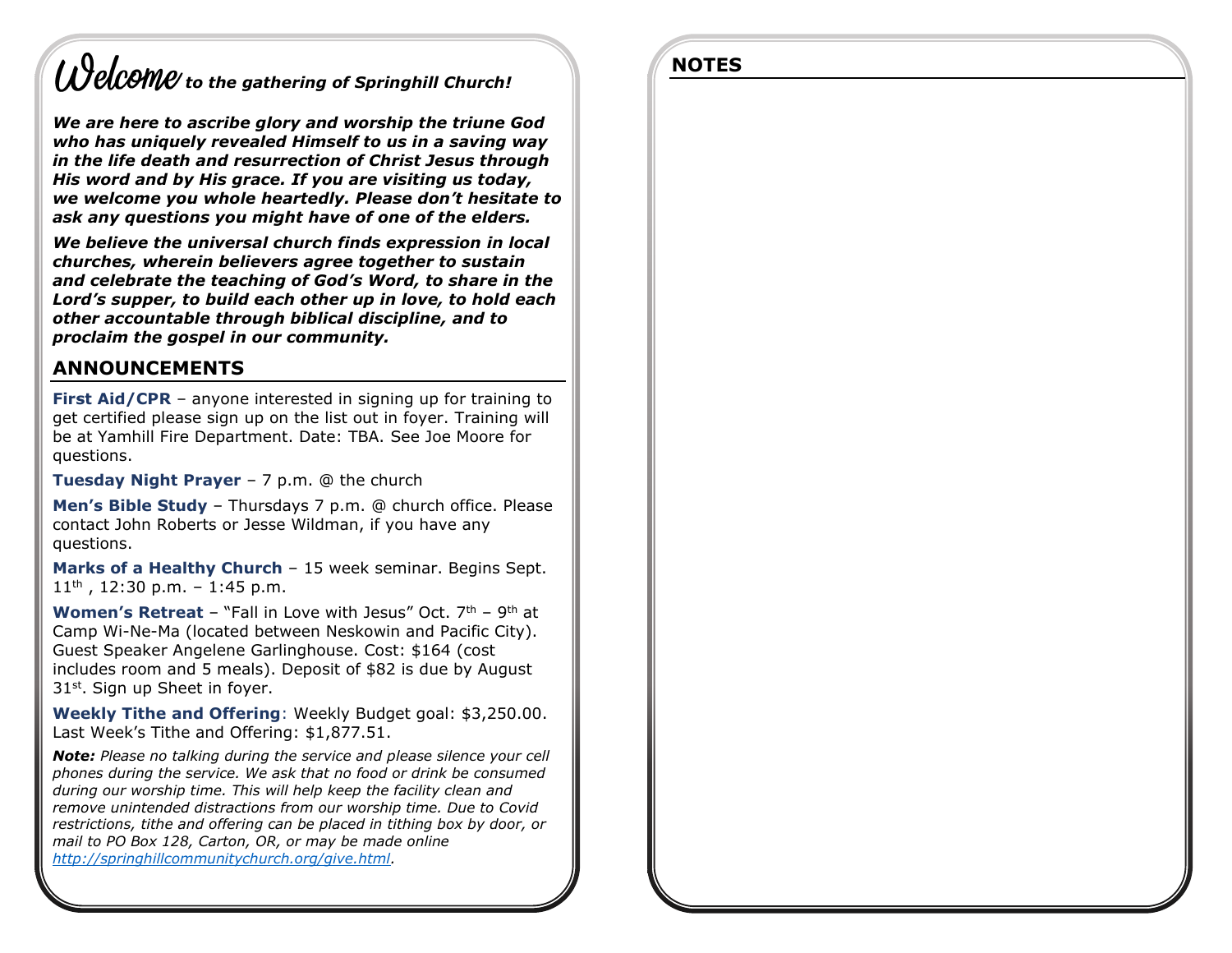## "KINGDOM REALIZED"

### *Matthew 6:9-13*

Teacher: Pastor Jeff McInnis

SERMON NOTES

### **PREPARATORY MOMENT OF SILENCE**

*This moment of silence is an opportunity for us to prepare our hearts before we go together to our great God in worship. Let us submit all our anxieties, cares and distractions to Him during this time. (Deuteronomy 27:9, Psalm 62:1)*

### **CONFESSION OF FAITH – WORD MADE FLESH**

*Since the earliest days of the church Christians have confessed their common faith to one another. The Scriptures teach us that unity in the faith is dependent upon a common confession (1 John 4:2). And further that we should not receive someone into Christian fellowship if they do not confess certain core truths (2 John 7).*

*Today we are confessing the truths we know about Jesus Christ form Ligonier ministries statement on Christology known as the "Word Made Flesh."*

*We confess the mystery and wonder of God made flesh and rejoice in our great salvation through Jesus Christ our Lord. With the Father and the Holy Spirit, the Son created all things, sustains all things, and makes all things new. Truly God, He became truly man, two natures in one person.*

*He was born of the Virgin Mary and lived among us. Crucified, dead, and buried, He rose on the third day, ascended to heaven, and will come again in glory and judgment.*

*For us, He kept the Law, atoned for sin, and satisfied God's wrath. He took our filthy rags and gave us His righteous robe.*

*He is our Prophet, Priest, and King, building His church, interceding for us, and reigning over all things.*

*Jesus Christ is Lord;*

*We praise His holy Name forever. Amen.*

### **SCRIPTURAL CALL TO WORSHIP**

#### **God Calls Us to Worship Him**

*"And the Word became flesh and dwelt among us, and we have seen his glory, glory as of the only Son[a] from the Father, full of grace and truth."*

John 1:14 (ESV)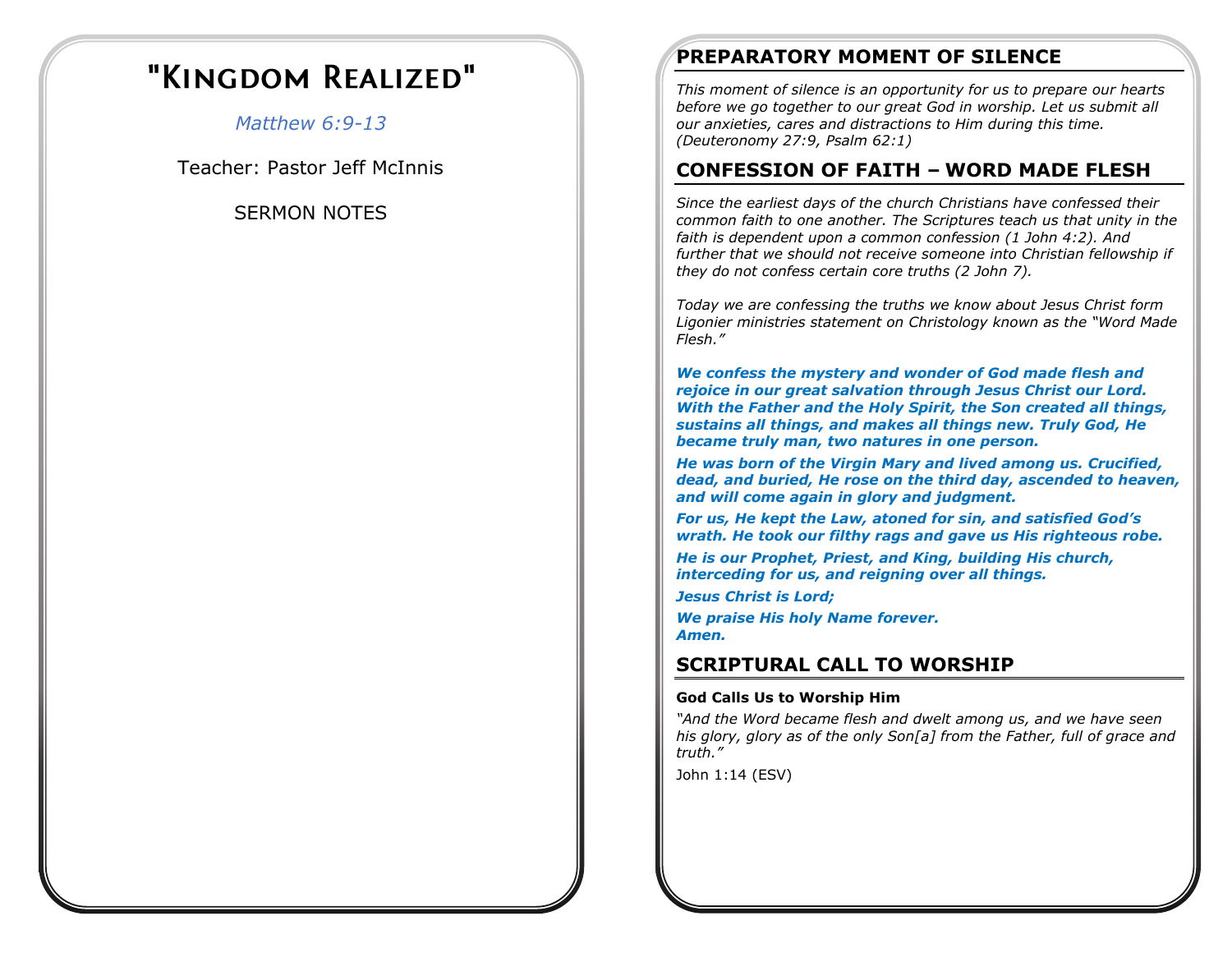### **CONGREGATIONAL SINGING**

#### *How Great Is Our God CCLI #3279863?*

#### *Verse 1*

*The splendor of the King Clothed in majesty Let all the earth rejoice All the earth rejoice He wraps Himself in light And darkness tries to hide And trembles at His voice And trembles at His voice Chorus*

*How great is our God Sing with me How great is our God And all will see how great How great is our God*

#### *Verse 2*

*And age to age He stands And time is in His hands Beginning and the End Beginning and the End The Godhead three in one Father Spirit Son The Lion and the Lamb The Lion and the Lamb Bridge Name above all names*

*Worthy of all praise My heart will sing How great is our God*

#### *Great I Am CCLI #3279863?*

#### *Verse 1*

*I wanna be close close to Your side So Heaven is real and death is a lie I wanna hear voices of angels above Singing as one Chorus Hallelujah holy holy God Almighty great I Am Who is worthy none beside Thee God Almighty great I Am*

#### *Verse 2*

*I wanna be near near to Your heart Loving the world hating the dark I wanna see dry bones living again Singing as one Bridge The mountains shake before You The demons run and flee At the mention of Your name King of majesty There is no pow'r in hell or any who can stand Before the power and the Presence of the great I Am The great I Am (5X)*

### **SCRIPTURAL ASSURANCE OF PARDON**

#### **God Extends Grace and Salvation to us in the Gospel**

*"And it shall come to pass that everyone who calls on the name of the Lord shall be saved. For in Mount Zion and in Jerusalem there shall be those who escape, as the Lord has said, and among the survivors shall be those whom the Lord calls."*

*Joel 2:32 (ESV)*

### **LORD'S SUPPER (cont.)**

#### **FOR A MEMBER OF THIS CHURCH NOT COMMUNING**

Father, instead of punishing me for my rebellion, you have loved me with an immeasurably great love. Your eternal Son became man and lived the life of perfect obedience to you that I have not lived. You sent this Jesus to be punished in my place for my sin on the cross. Jesus physically rose from the dead so that I can walk in newness of life today. And when Jesus returns, I will live in a resurrected body totally free from sin. My Baptism is the covenant sign of this reality. Yet, today I am not gathering with my church family around your Table in renewal of this covenant as you intend me to. Please make things right in my heart and in my relationships with the members of this church. Give me the grace to confess my sin and live out my repentance. Give me the courage to pursue restoration, even at the expense of my pride. Please create in me a clean heart and restore a right spirit within me.

### *CONGREGATIONAL SINGING*

#### *Doxology #3279863*

*Praise God from whom all blessings flow Praise Him all creatures here below*

*Praise Him above ye heav'nly host Praise Father Son and Holy Ghost (amen)*

### **BENEDICTION**

*"For from him and through him and to him are all things. To him be glory forever. Amen."*

*Romans 11:36 (ESV)*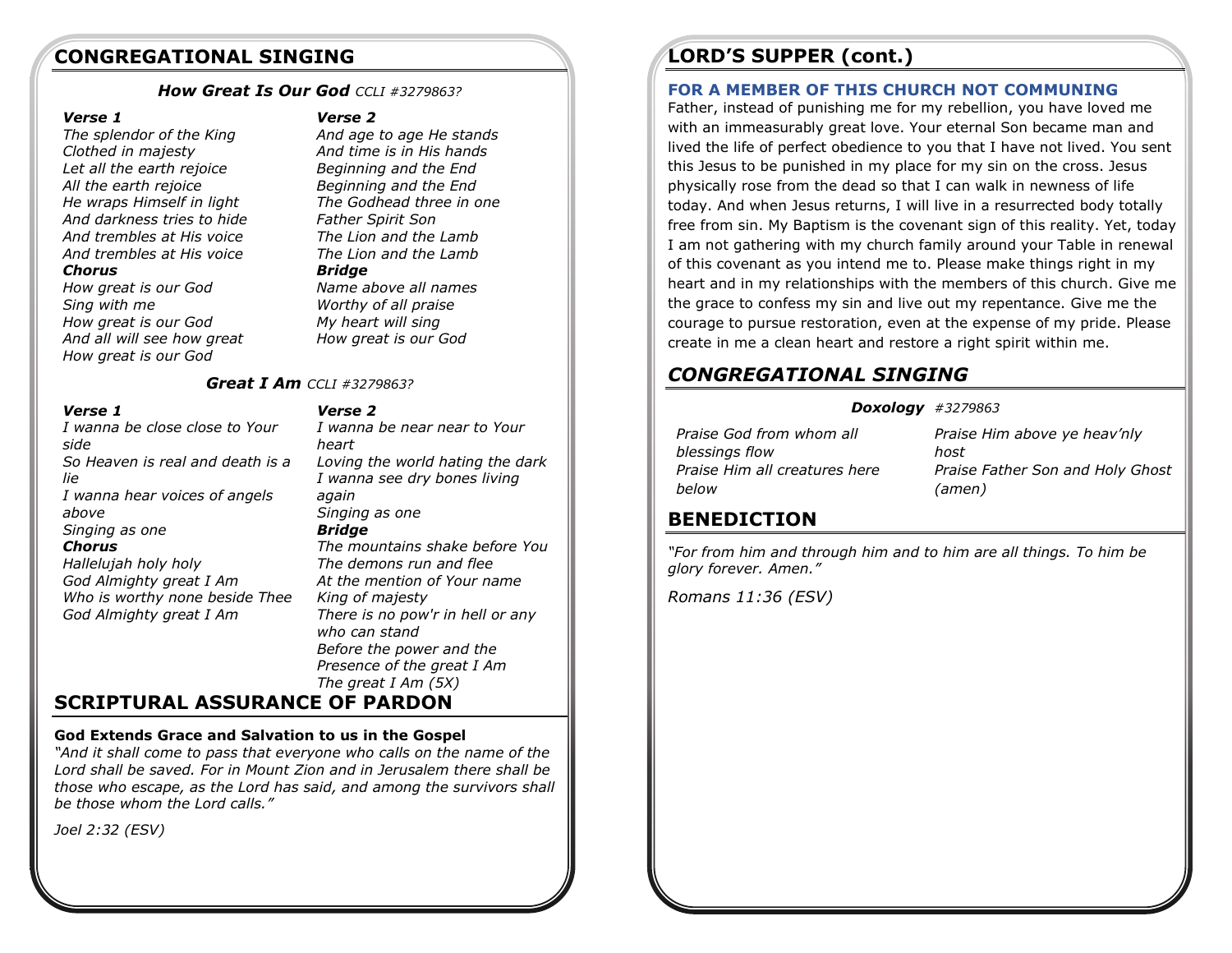### **LORD'S SUPPER (cont.)**

prayers your own. If you would like one of the pastors of the church to pray one of these prayers with you, or if you would like to make known your desire for Baptism or church membership, please come to the front of the sanctuary to meet with one of the pastors after the worship service

### **FOR THE NON-CHRISTIAN**

God, I struggle to believe. Please reveal yourself to me. The Bible says that you have revealed yourself through your eternal Son who became man, Jesus Christ, sent to save us from our unbelief and rebellion. Please make Jesus known to me in your word. I ask you to shine your saving light into my blind and unbelieving heart. I ask you to give me grace to understand and believe the good news about Jesus so that I turn from disobedience and unbelief to entrust my life to him.

### **FOR THE BELIEVER NOT YET BAPTIZED**

Father, instead of punishing me for my rebellion, you have loved me with an immeasurably great love. Your eternal Son became man and lived the life of perfect obedience to you that I have not lived. You sent this Jesus to be punished in my place for my sin on the cross. Jesus physically rose from the dead so that I can walk in newness of life today. And when Jesus returns, I will live in a resurrected body totally free from sin. You have given me water baptism to signify my union with Jesus and my union with his body, the church. As a believer, I should seek Baptism in obedience to you. God, will you please give me a desire to obey you in Baptism? And will you please give me the faith to make my desire for Baptism known to the pastors of this church?

### **FOR THE BAPTIZED BELIEVER NOT LIVING AS A MEMBER OF A CHURCH**

Father, instead of punishing me for my rebellion, you have loved me with an immeasurably great love. Your eternal Son became man and lived the life of perfect obedience to you that I have not lived. You sent this Jesus to be punished in my place for my sin on the cross. Jesus physically rose from the dead so that I can walk in newness of life today. And when Jesus returns, I will live in a resurrected body totally free from sin. My Baptism was the sign of this reality. Yet, I have not lived out the commitment to Jesus and his people that Baptism signifies. Will you please give me the faith to obey you by joining a local church where I can pursue a life of obedience to you?

### **CONGREGATIONAL SINGING**

### *Blessed Be Your Name CCLI #3279863?*

#### *Verse 1*

*Blessed be Your name In the land that is plentiful Where Your streams of abundance flow Blessed be Your name Verse 2 Blessed be Your name When I'm found in the desert place Though I walk through the wilderness Blessed be Your name*

#### *Pre-Chorus*

*Ev'ry blessing You pour out I'll Turn back to praise When the darkness closes in Lord Still I will say*

#### *Chorus*

*Blessed be the name of the Lord Blessed be Your name Blessed be the name of the Lord Blessed be Your glorious name Verse 3*

*Blessed be Your name When the sun's shining down on me When the world's all as it should be Blessed be Your name Verse 4*

*Blessed be Your name On the road marked with suffering Though there's pain in the offering Blessed be Your name*

#### *Bridge*

*You give and take away You give and take away My heart will choose to say Lord blessed be Your name*

#### *Blessed Assurance CCLI #3279863?*

### *Verse 1*

*Blessed assurance Jesus is mine Heir of salvation purchase of Born of His Spirit washed in His* 

#### *Verse 2*

*Perfect submission perfect delight Visions of rapture now burst on my sight Angels descending bring from above Echoes of mercy whispers of love Verse 3 Perfect submission all is at rest I in my Savior am happy and blest Watching and waiting looking above Filled with His goodness lost in His love*

## *O what a foretaste of glory divine God blood*

### *Chorus*

*This is my story this is my song Praising my Savior all the day long*

*This is my story this is my song Praising my Savior all the day long*